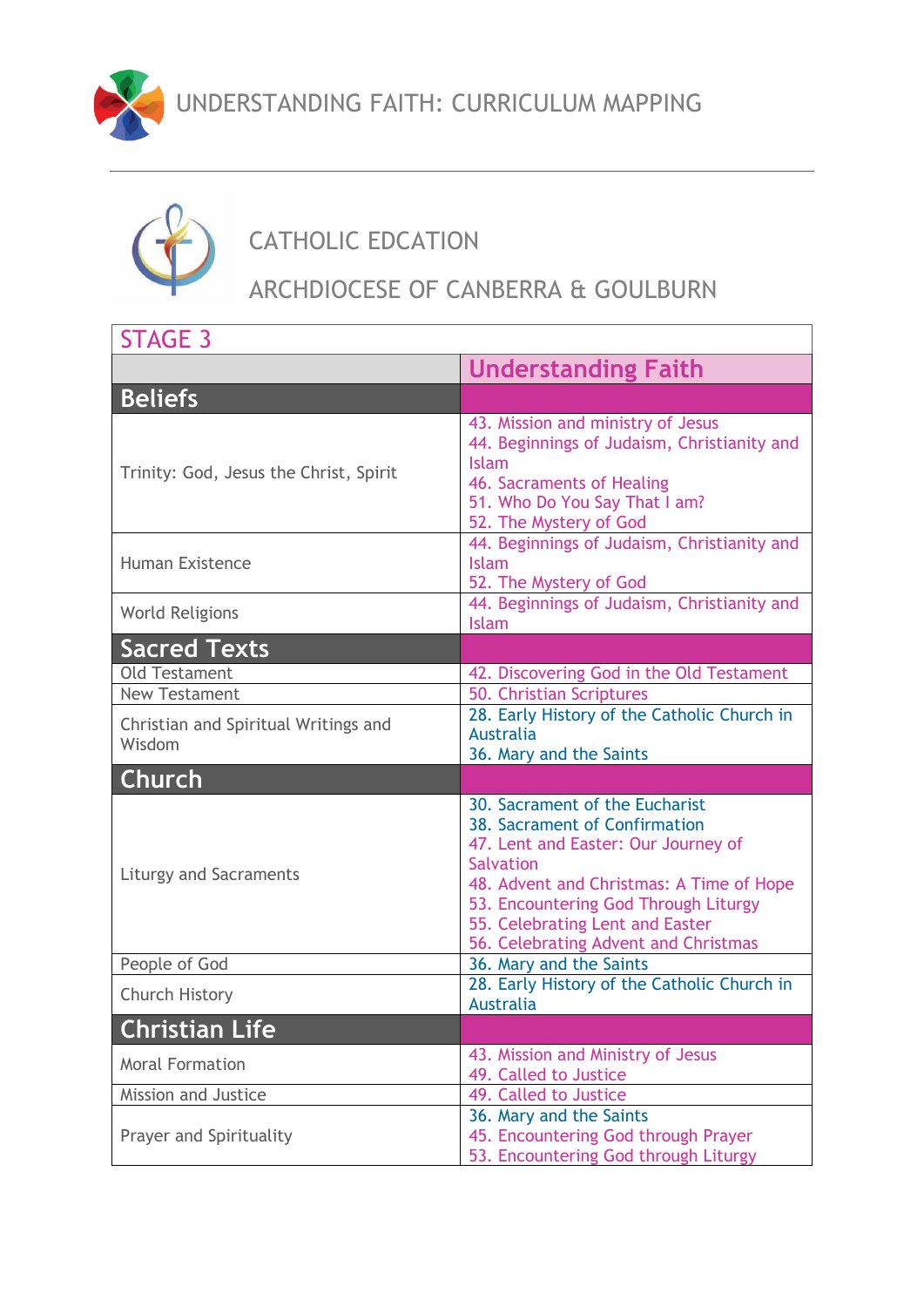| <b>STAGE 2</b>                          |                                                                                                                                                                    |  |
|-----------------------------------------|--------------------------------------------------------------------------------------------------------------------------------------------------------------------|--|
|                                         | <b>Understanding Faith</b>                                                                                                                                         |  |
| <b>Beliefs</b>                          | <b>Understanding Faith</b>                                                                                                                                         |  |
| Trinity: God, Jesus the Christ, Spirit. | 27. Jesus, Our Friend, Teacher and Saviour<br>35. Jesus - Face of God<br>37. Celebrating the Paschal Mystery<br>through Liturgy                                    |  |
| <b>World Religions</b>                  | 26. The Old Testament<br>27. Jesus our Friend, Teacher and Saviour                                                                                                 |  |
| <b>Human Existence</b>                  | 26. The Old Testament<br>33. Living God's Values<br>41. God's Marvellous Creation                                                                                  |  |
| <b>Sacred Texts</b>                     |                                                                                                                                                                    |  |
| <b>Old Testament</b>                    | 26. The Old Testament                                                                                                                                              |  |
| <b>New Testament</b>                    | 34. The New Testament                                                                                                                                              |  |
| Christian Spiritual Writings and Wisdom | 33. Living God's Values<br>36. Mary and the Saints<br>38. Sacrament of Confirmation                                                                                |  |
| <b>Church</b>                           |                                                                                                                                                                    |  |
| <b>Liturgy and Sacraments</b>           | 30. Sacrament of the Eucharist<br>38. Sacrament of Confirmation<br>46. Sacraments of Healing                                                                       |  |
| People of God                           | 28. Early History of the Catholic Church in<br><b>Australia</b><br>37. Celebrating the Paschal Mystery<br>through Liturgy<br>29. Prayer: The World's Greatest Wifi |  |
| Church History                          | 28. Early History of the Catholic Church in<br><b>Australia</b>                                                                                                    |  |
| <b>Christian Life</b>                   |                                                                                                                                                                    |  |
| <b>Moral Formation</b>                  | 33. Living God's Values<br>43. Mission and Ministry of Jesus                                                                                                       |  |
| Mission and Justice                     | 33. Living God's Values<br>41. God's Marvellous Creation                                                                                                           |  |
| Prayer and Spirituality                 | 29. Prayer: The World's Greatest Wifi                                                                                                                              |  |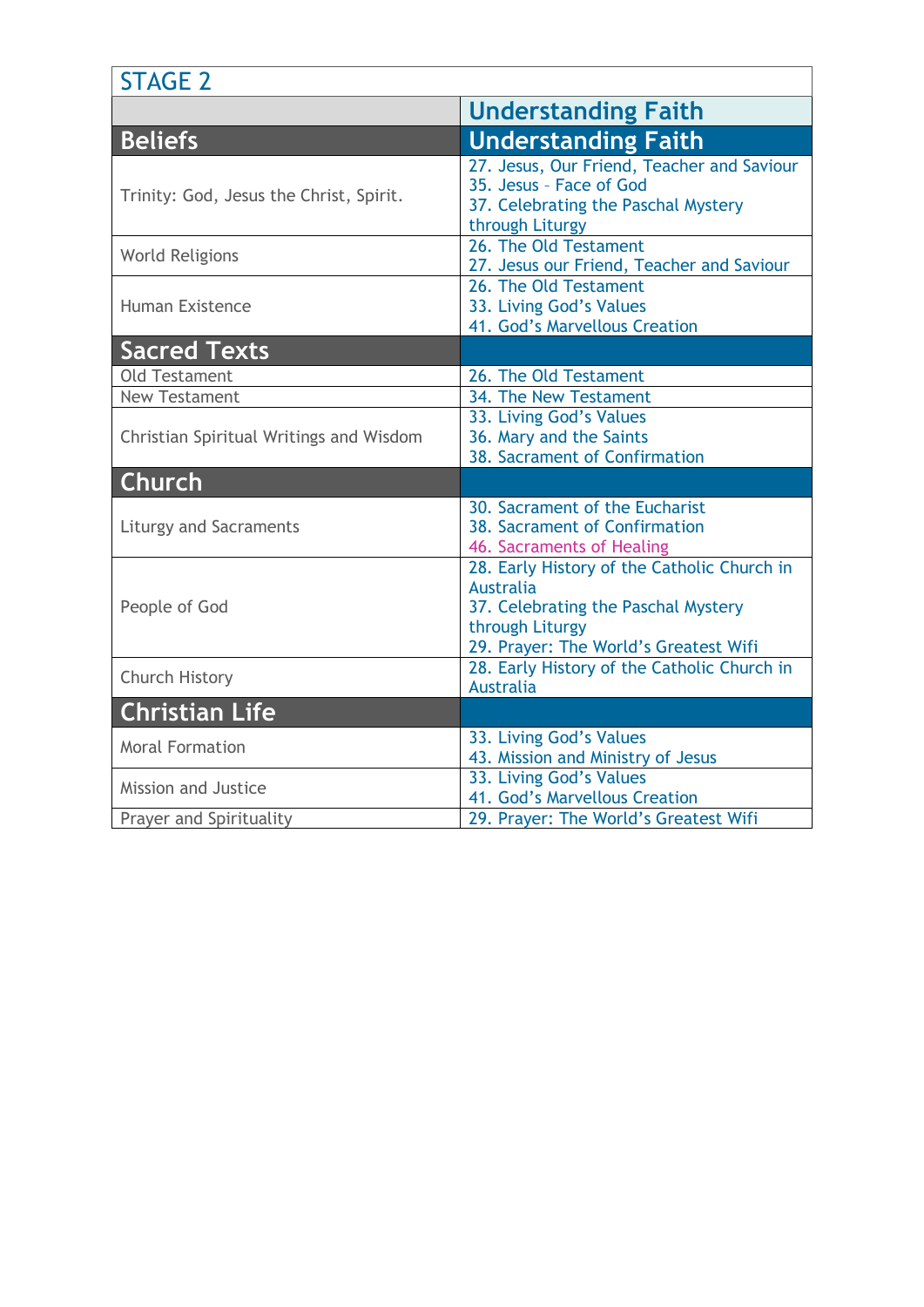| <b>STAGE 1</b>                           |                                                                                      |
|------------------------------------------|--------------------------------------------------------------------------------------|
|                                          | <b>Understanding Faith</b>                                                           |
|                                          |                                                                                      |
| Trinity: God, Jesus the Christ, Spirit   | 11. Meeting Jesus<br>19. Following Jesus                                             |
| <b>Human Existence</b>                   | 17. Creator God                                                                      |
| <b>World Religions</b>                   | 11. Meeting Jesus<br>19. Following Jesus                                             |
| <b>Sacred Texts</b>                      |                                                                                      |
| <b>Old Testament</b>                     | 10. The Old Testament - God's Family<br>Album                                        |
| <b>New Testament</b>                     | 18. Discovering Jesus in the New<br><b>Testament</b>                                 |
| Christian Scriptural Writings and Wisdom | 10. The Old Testament<br>17. Creator God                                             |
| Church                                   |                                                                                      |
| <b>Liturgy and Sacraments</b>            | 14. Sacrament of Baptism<br>22. Sacrament of Reconciliation                          |
| People of God                            | 11. Meeting Jesus<br>12. Our Church<br>19. Following Jesus                           |
| Church History                           | 12. Our Church                                                                       |
| <b>Christian Life</b>                    |                                                                                      |
| <b>Moral Formation</b>                   | 17. Creator God                                                                      |
| <b>Mission Justice</b>                   | 17. Creator God<br>25. Building Relationships                                        |
| <b>Prayer and Spirituality</b>           | 13. Responding to God through Prayer<br>21. Prayer: Our Community Response to<br>God |